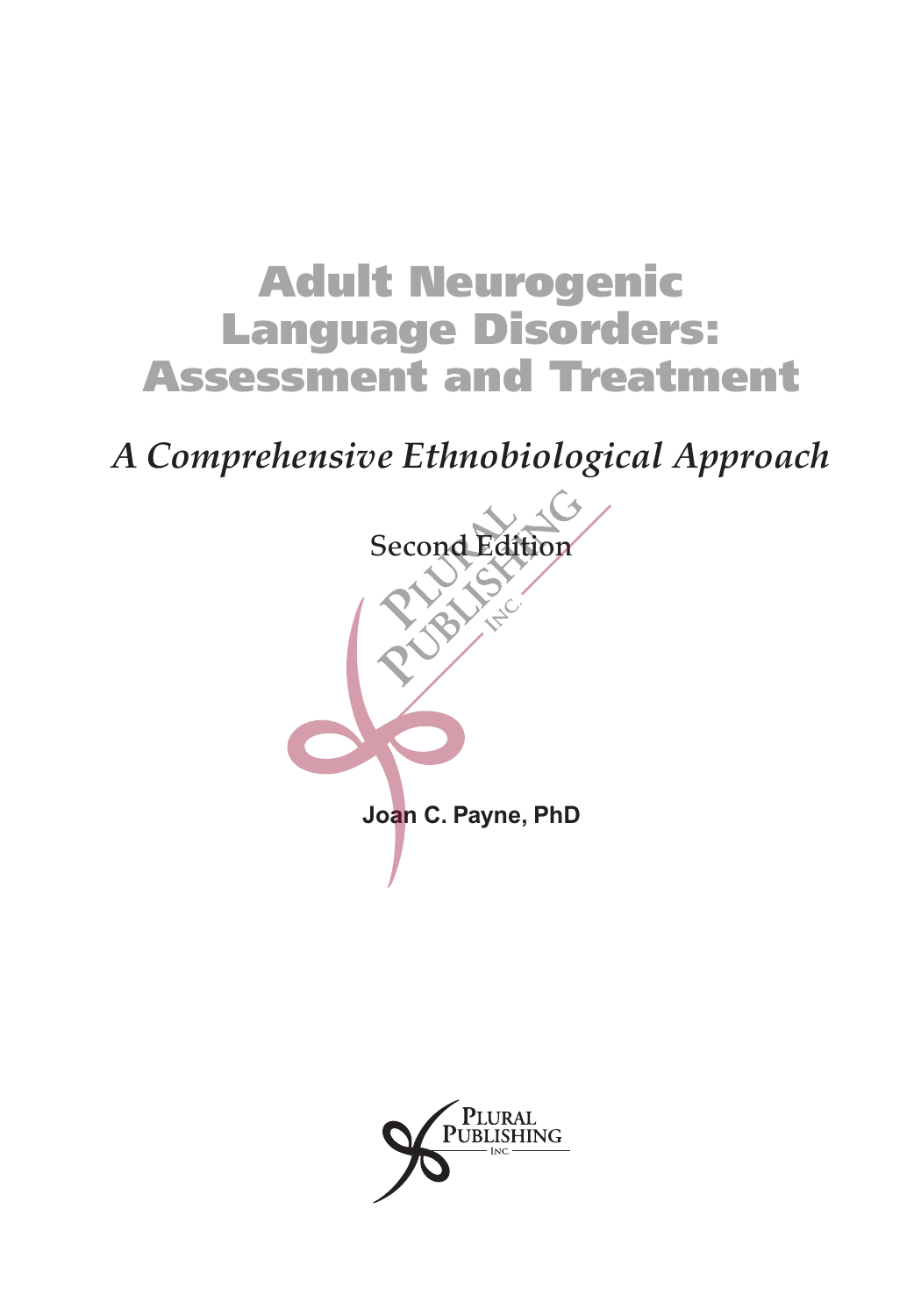# Contents

| Introduction<br>Acknowledgments<br>Contributors |                                                                                                                                                            | vii<br>xi<br>xiii |
|-------------------------------------------------|------------------------------------------------------------------------------------------------------------------------------------------------------------|-------------------|
|                                                 | <b>SECTION I. CONTEMPORARY ISSUES IN NEUROGENIC</b><br><b>COMMUNICATION DISORDERS</b>                                                                      | 1                 |
| Chapter 1.                                      | Health Disparities: Implications for Neurogenic<br><b>Communication Disorders</b>                                                                          | 3                 |
|                                                 | Chapter 2. Delivering Culturally Competent Services to Adults<br>with Neurogenic Cognitive-Language Disorders<br>Joan C. Payne with Wilhelmina Wright-Harp | 41                |
| <b>SECTION II. THE DISORDERS</b>                |                                                                                                                                                            | 57                |
|                                                 | <b>Chapter 3.</b> Neurology Basics                                                                                                                         | 59                |
|                                                 | Chapter 4. The Dementias                                                                                                                                   | 93                |
| Chapter 5.                                      | Traumatic Brain Injury<br>Joan C. Payne, Wilhelmina Wright-Harp, and Alaina Davis                                                                          | 175               |
| Chapter 6.                                      | Aphasia and Right-Hemisphere Disorders                                                                                                                     | 265               |
| Glossary<br><i>Index</i>                        |                                                                                                                                                            | 335<br>351        |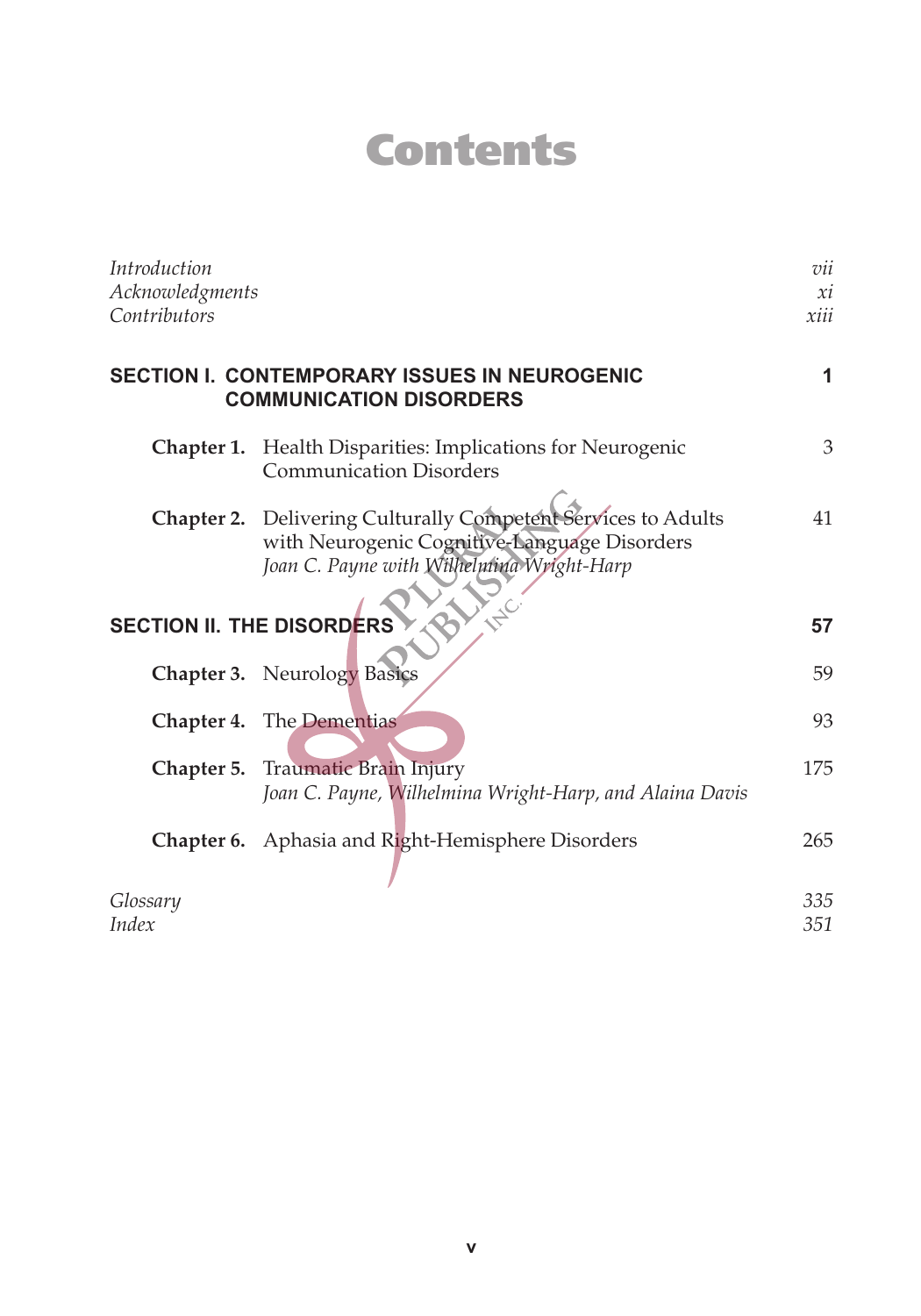#### COMPANION WEBSITE

Purchase of *Adult Neurogenic Language Disorders: Assessment and Treatment. A Comprehensive Ethnobiological Approach, Second Edition* comes with complimentary access to supplementary instructor materials on the companion website.

The companion website is located at: http://www.pluralpublishing.com/publication/anld2e/

To access the materials, you must login with a passcode.

Instructor passcode: Please contact Plural Publishing at information@pluralpublishing.com in order to receive your code.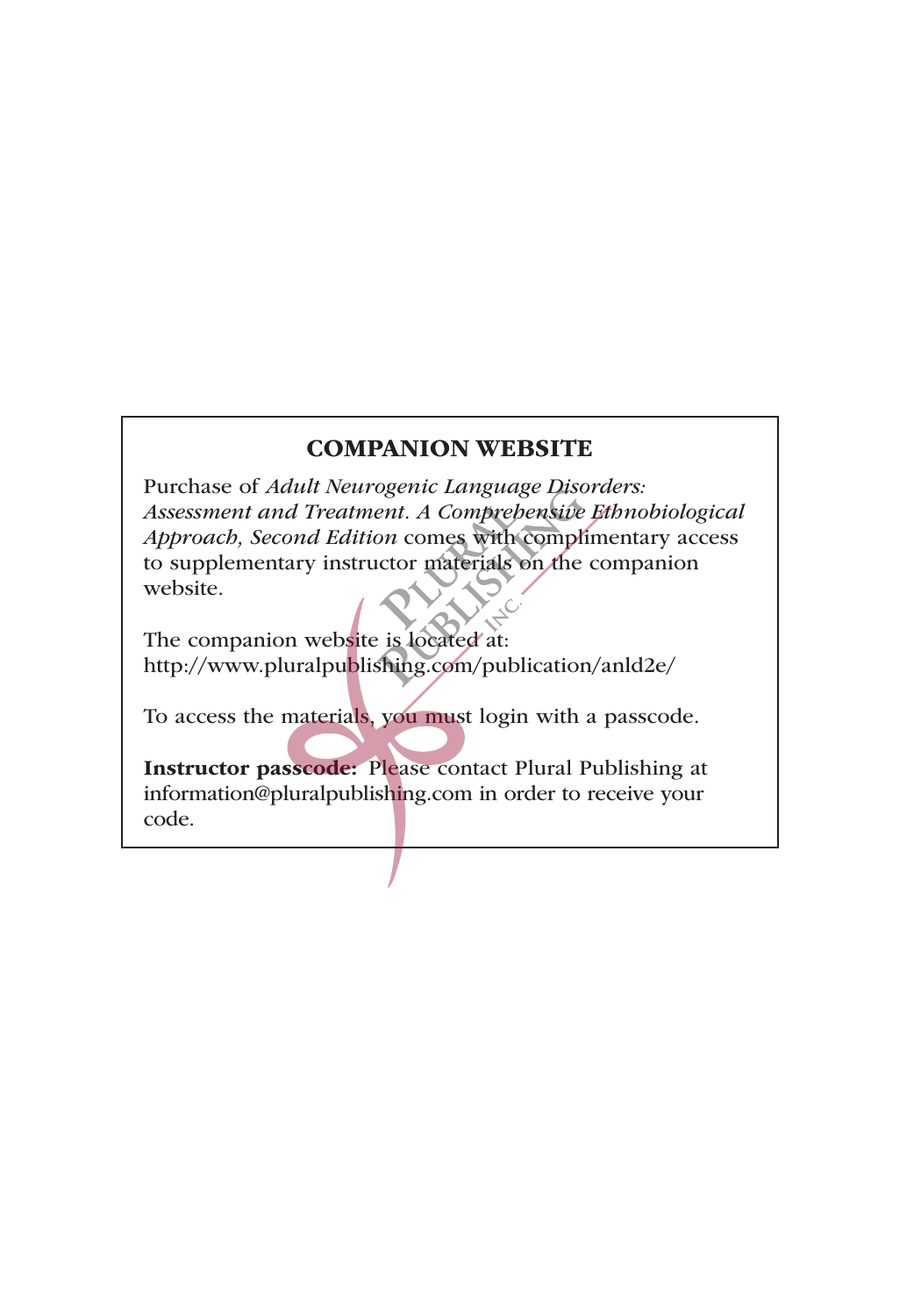## Introduction

In the first edition of *Adult Neurogenic Language Disorders: Assessment and Treatment. A Comprehensive Ethnobiological Approach* (1997), the first chapter emphasized understanding family dynamics across ethnic groups as these related to how aging adults are viewed and cared for within diverse families. From the literature, it was quite apparent that culture plays a significant role in familial responsibility for older adult care. Culture also determines how families cope and react to disabilities in older adult family members.

Because the literature also reported differences in health status for ethnic groups, the second chapter was devoted to explaining how chronic and disabling health conditions differ in prevalence and severity for some ethnic groups but not others. The third chapter sought to explain why some members of ethnic groups may be more comfortable with alternative medicine than with Western health care and what types of barriers prevent them from participating in primary and rehabilitative health services. Three additional chapters provided information on specific disabilities that impair language and cognition: dementia, traumatic brain injury, and cerebrovascular accidents. Within these chapters, issues on differences among ethnic groups for these disabilities were infused throughout to enable the clinician to understand how these disorders might differ between and within groups of diverse patients.

Other equally important issues have emerged during the 15 years between the first and now the most current edition. The second edition should be viewed as a further discussion of cultural diversity and its role in neurogenic communication disorders. The first two chapters of this book describe national legislative and demographic changes, the effects of health disparities, and the need for culturally competent speech-language pathology services for an increasingly multicultural, multilingual patient population.

It has not been the usual practice to begin a text on neurogenic language disorders with a discussion of health disparities; however, changing events that will impact the profession for decades call for attention to this area. Hence, Chapter 1 begins the inquiry into future demographic projections, specific health legislation, and pervasive health disparities, with emphasis on health conditions that cause disorders of language and cognition for persons who are at risk. The legislation for health care reform was enacted to eliminate barriers to health care experienced by many ethnic group members. Health disparities legislation created a national institute designed to conduct research on ways to bridge the gap between those who have enjoyed access to health care and those who have not. These developments, together with ongoing projections of major population changes over the next 40 years, strongly suggest that all health care providers, including the profession of speech-language pathology, invest in culturally competent service delivery to an increasingly multilingual and multicultural patient population. Recommendations for future research are included because an aggressive research agenda is needed to provide more evidence-based information to practitioners and students in training.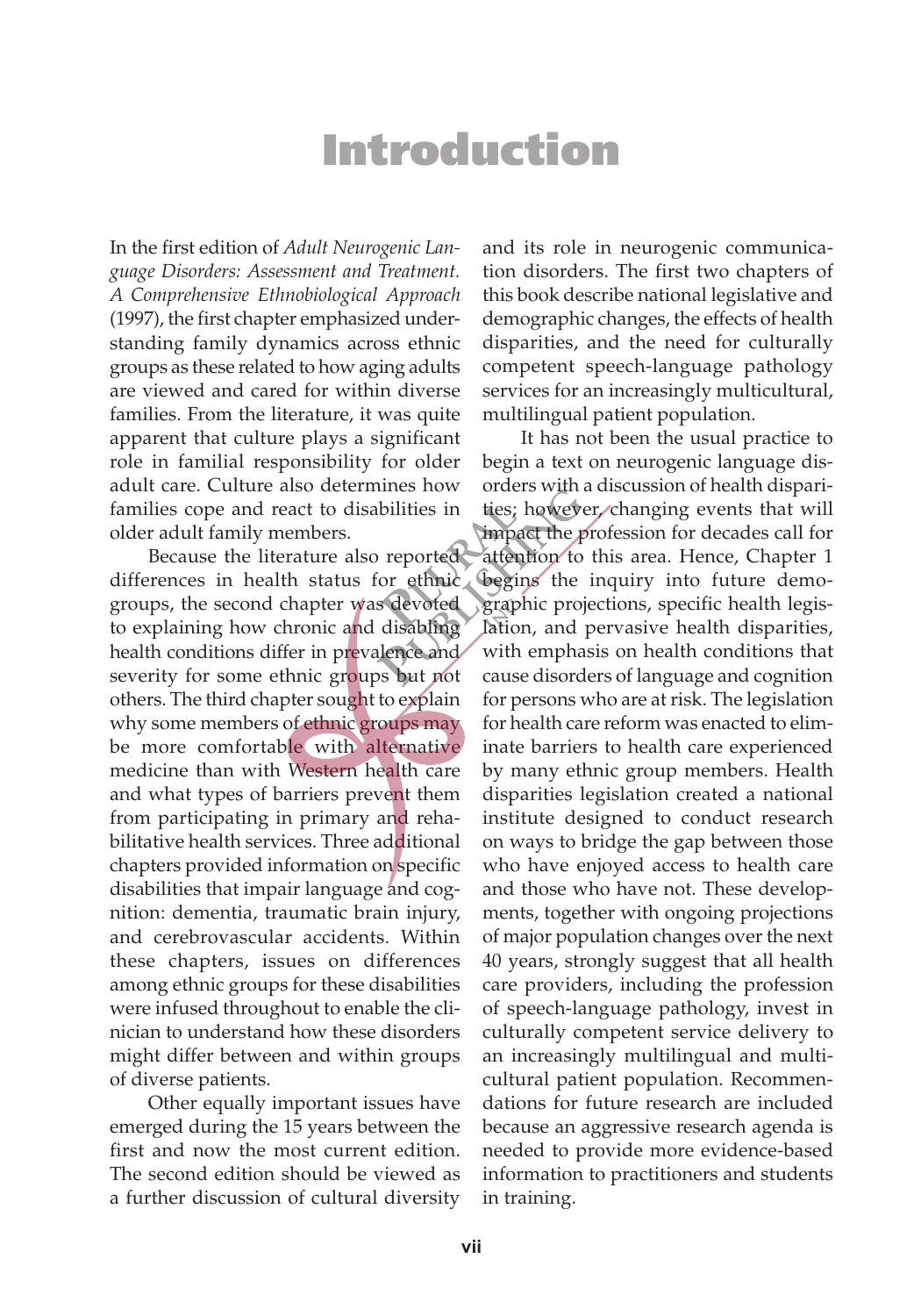Hence, Chapter 1, on health disparities, lays the groundwork for the discussion on culturally competent service delivery in the following chapter. Chapter 2, written with Wilhelmina Wright-Harp, examines bias in assessment and treatment and provides recommendations for culturally competent care that are appropriate for clinicians and organizations that provide services to adults with neurogenic language impairments. Within this chapter are resources culled from related disciplines as well as from speech-language pathology.

Cultural competence is not a new issue for speech-language pathologists and audiologists. Several articles have appeared in print recently that address how clinicians should prepare for a multicultural population of patients in the health care setting (Chin, 2000), for adults with dysphagia (Riquelme, 2004), for adults with neurogenic language disorders (Payne, 2011), and for adults with hearing disorders (Scott & Jones, 2003; Wolf, 2004). These articles, taken together with policy statements on cultural competence from the American Speech-Language-Hearing Association (2004, 2005, 2011), are positive indicators that the profession has begun the process of structuring new paradigms for service delivery for an increasingly diverse population. It is in this spirit that Chapters 1 and 2 address critical issues in diversity for consideration by the academy, researchers, and practitioners in a text on four major neurogenic disorders: dementia, traumatic brain injury, aphasia, and right hemisphere disorders.

Chapter 3 reviews basic information on neural structures necessary for language and cognition and their functions within the central nervous system. This review is updated to include those struc-

tures identified in the literature as having specific roles in memory, attention, learning, and language. Current literature on the major disorders that impair language and cognition describe recent neuroimaging procedures that make earlier and more definitive diagnoses possible. Where changes in brain structure due to Alzheimer's disease could be seen only after a patient's death, newer neuroimaging techniques allow researchers to see changes in brain structure and function early in the progression of the disease. Additionally, advances in neuroimaging enable researchers to identify the interdependence of structures for language and confirm that structures like the cerebellum and the substantia innominata in the basal forebrain play more active roles in language, learning, and memory than previously thought.

Chapter 4 focuses on dementia and related disorders, including evaluation and treatment. The most recent classifications and descriptions of dementia are discussed in this chapter as well as current trends in assessment and treatment of language and cognitive disturbances.

Chapter 5, co-authored with colleagues Wilhelmina Wright-Harp and Alaina Davis, is devoted to understanding traumatic head injury, its effects, and patient management. In this chapter, head injury prevalence across the general population will be discussed in detail; however, attention is also given to topics that are being discussed widely in the mass media: head injuries from sports and missile blast combat injuries.

Chapter 6 details causes of aphasia with emphasis on cerebrovascular accidents and other sources of focal lesions, along with aphasia identification, classifications, assessment, and treatment. Conse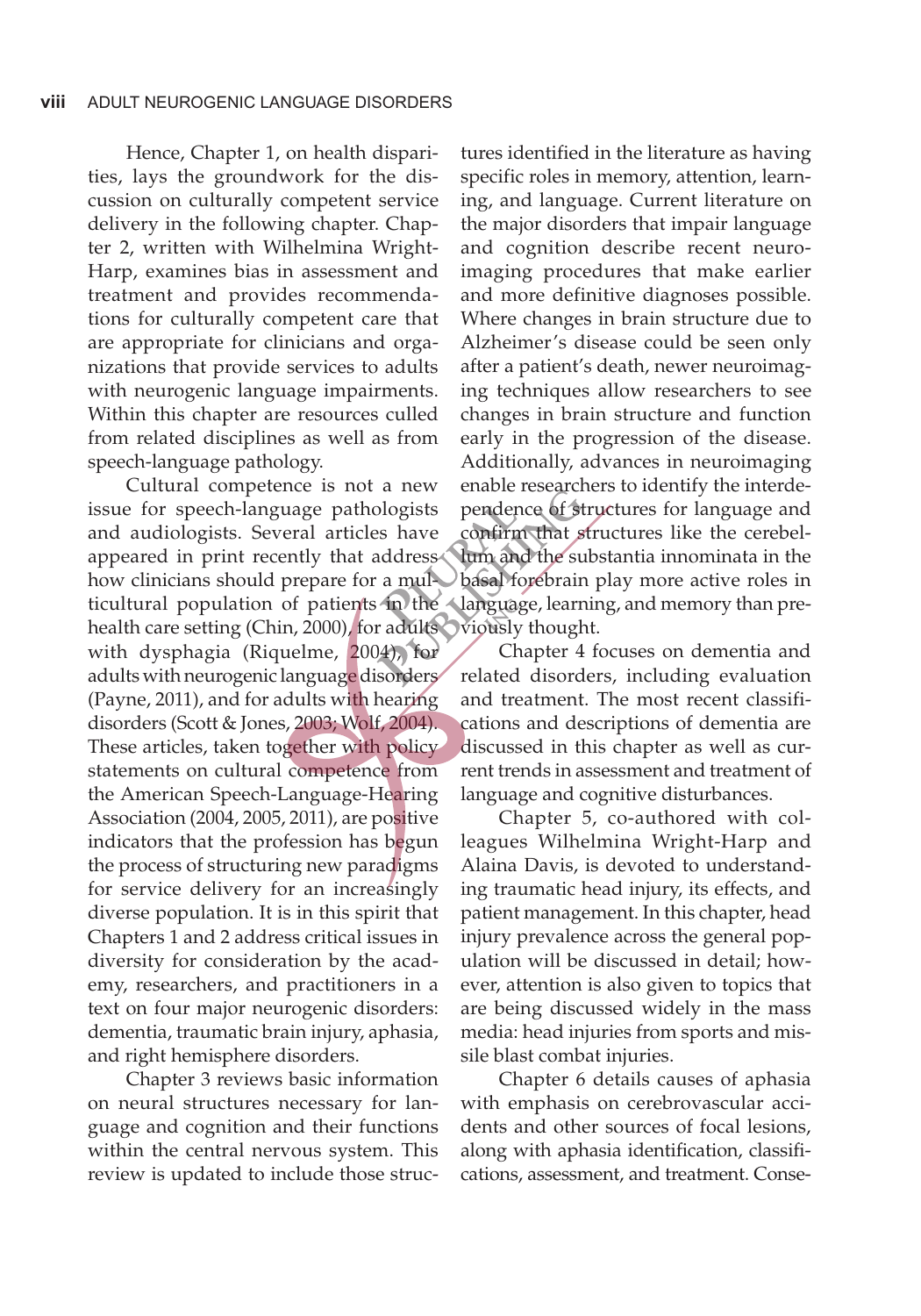quences of right hemisphere lesions are also discussed in this chapter, as well as appropriate assessment and treatment strategies.

As the chapters unfold, it is clear that a more traditional view of the typical adult with neurogenic language disorders will need to be rethought as part of an ongoing research agenda. In some instances, some perspectives about patients with neurogenic disorders may need to be abandoned altogether if the profession is to be ready to document evidence-based assessment and intervention strategies that are appropriate for a diverse population.

In service delivery, speech-language pathologists will need to be aware of the resources and policy statements provided by the American Speech-Language-Hearing Association on cultural competence. These resources are invaluable to enable clinicians to be respectful of and sensitive to different worldviews, primary languages, ethnic group identification, socioeconomic status, cultural values, and family structures. Given the nation's long history of health disparities, speechlanguage pathologists will also need to be cognizant of possible differences in severity of language and cognitive disorders and other functional disabilities that may accompany a lifetime of poor or no health care, poverty, and discrimination.

To that end, this book seeks to describe neurogenic language disorders not just as a distinct set of disordered behaviors, but as disorders that affect patients and their families within the larger context of significant changes in the national landscape. Hence, the major purposes of the second edition are: (1) to provide clinicians with the most current information on assessment and management of language and cognitive communication disorders in adults; (2) to alert clinicians

about possibilities for variations in clinical presentations evidenced by diverse patient populations; (3) to offer alternative strategies for assessment and treatment for patients from diverse communities; and (4) to provide clinicians with the rationale and resources for culturally competent and appropriate assessment and treatment. Each chapter includes a list of study questions to provoke thinking about the topics. At the conclusion of the book, a glossary of terms is provided to further explain the nomenclature used throughout the text. Although the second edition was written for graduate students in training, it is hoped that practitioners in speech-language pathology will find this edition to be a useful reference for assessing and treating adults with neurogenic language disorders as well.

#### **References**

- American Speech-Language-Hearing Association. (2004). *Knowledge and skills needed by speech-language pathologists and audiologists to provide culturally and linguistically appropriate services.* Retrieved from http://www.asha.org/ policy
- American Speech-Language-Hearing Association. (2005). *Cultural competence* [Issues in Ethics]. Retrieved from http://www.asha.org/ policy
- American Speech-Language-Hearing Association. (2011). *Cultural competence in professional service delivery* [Position statement]. Retrieved from http://www.asha.org/policy
- Chin, J. (2000). Cultural competence. Viewpoint. Culturally competent health care. *Public Health Reports, 115*(1), 25–34.
- Payne, J. C. (2011, November 1). *Cultural competence in treatment of adults with cognitive and language disorders.* Retrieved from http://www .asha.org/Publications/leader/2011/111101/ Cultural-Competence-in-Treatment-of-Adults -with-Cognitive-and-Language-Disorders.htm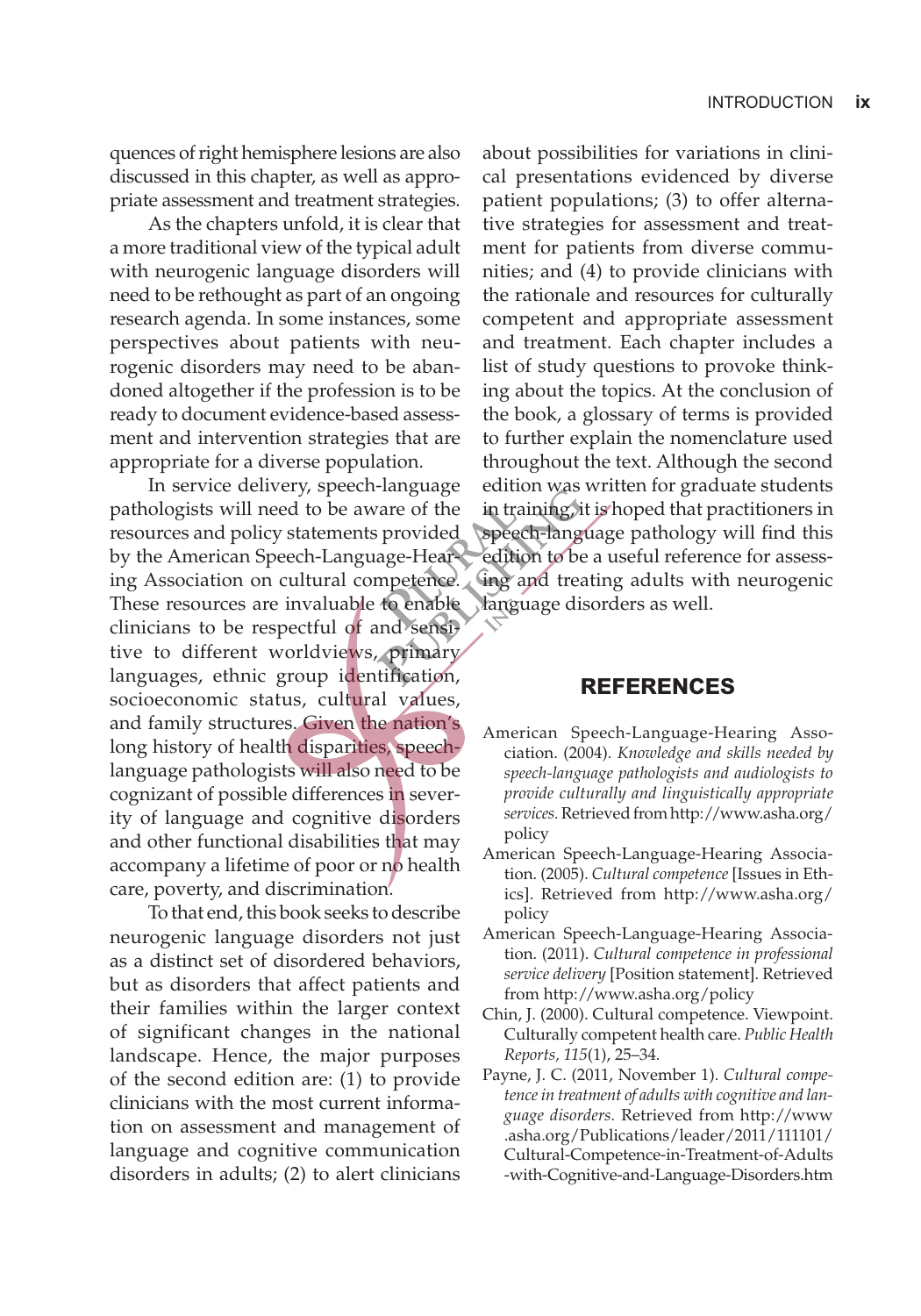#### **x** Adult Neurogenic Language Disorders

- Riquelme, L. F. (2004, April 13). Cultural competence in dysphagia. Retrieved from http:// www.asha.org/Publications/leader/2004/ 040413/f040413b3.htm
- Scott, D., & Jones, R. (2003). *Cultural competence in audiology*. Rockville, MD: American Speech-Language-Hearing Association.
- Wolf, K. E. (2004, April 13). *Cultural competence in audiology.* Retrieved from http://www.asha .org/Publications/leader/2004/040413/ f040413b2.htm

**Proprieties**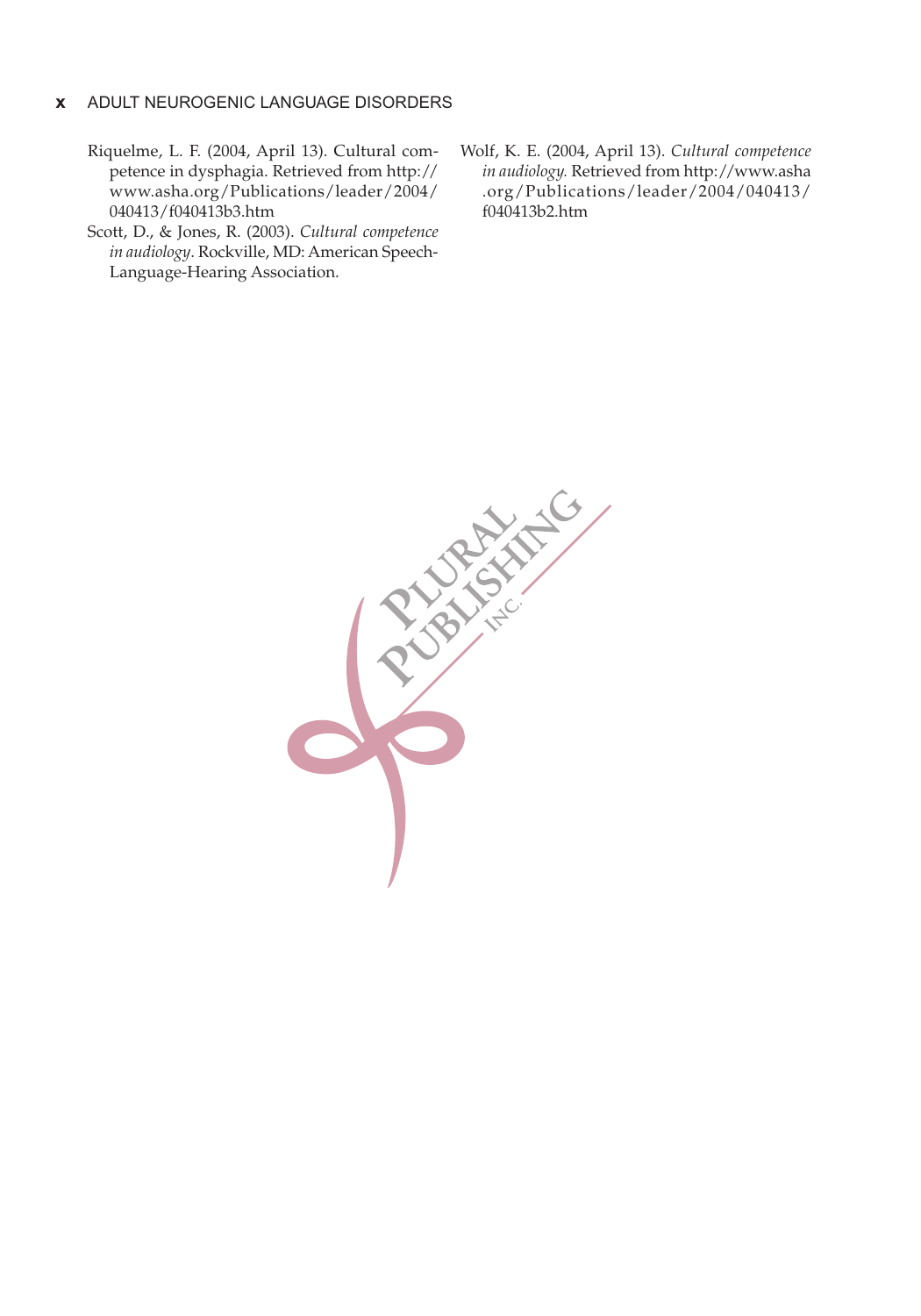# **SECTION II**

### *The Disorders*

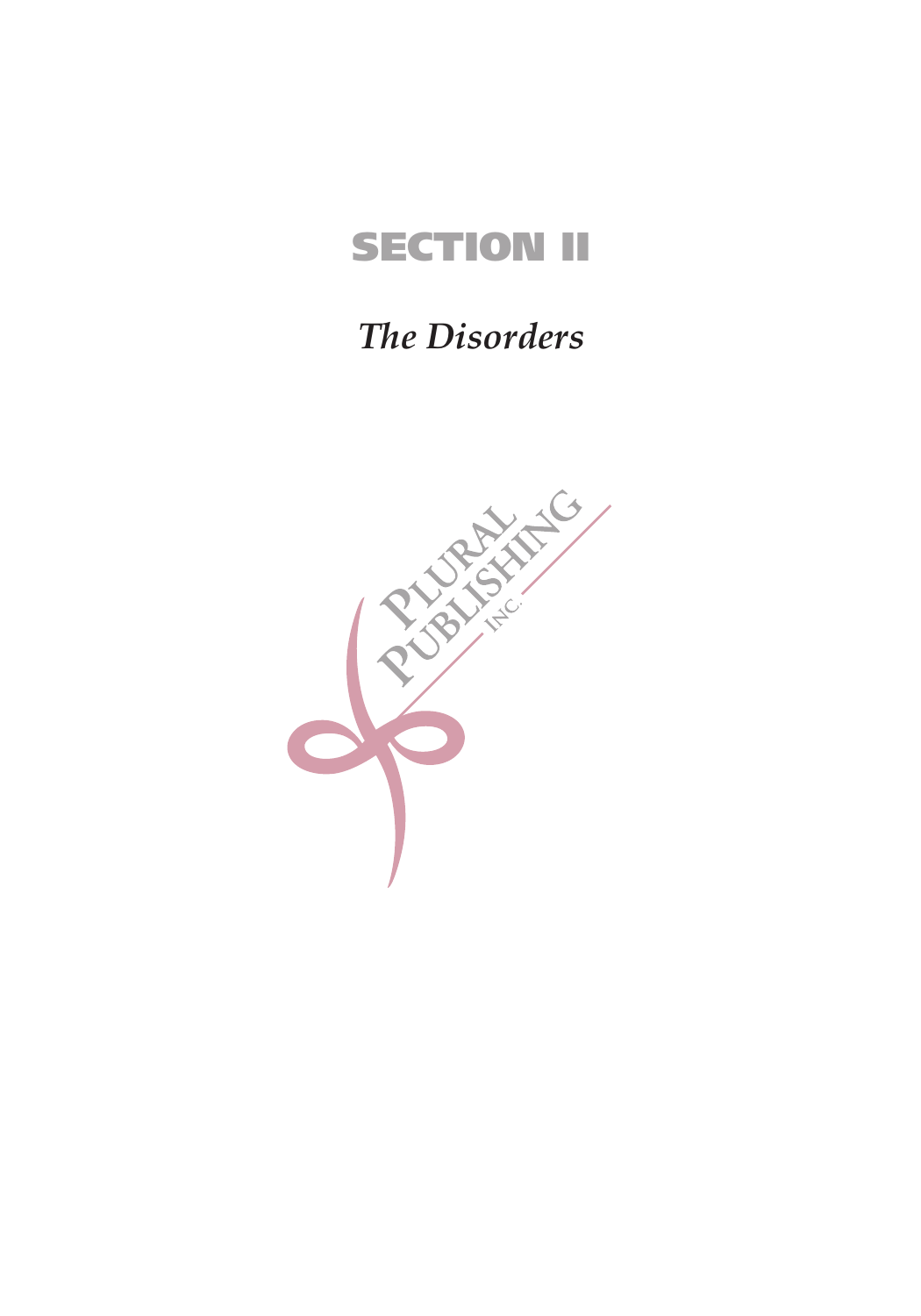# CHAPTER 4 The Dementias

#### **Definition and Prevalence of Dementia**

ementia is characterized by abnormal changes in memory, behavior, language, cognition, and the ability to perform daily living tasks caused by a number of diseases and conditions (Alzheimer's Association, 2012). Dementia, often defined by criteria from the *Diagnostic and Statistical Manual of Mental Disor*ders, Fourth Edition (DSM-IV; American Psychiatric Association, 2000a), includes a decline in memory and a deficit severe enough to interfere with daily life in at least one of the following cognitive abilities:

- **1.** Ability to generate coherent speech or understand spoken or written language.
- **2.** Ability to recognize or identify objects, assuming intact sensory function.
- **3.** Ability to execute motor activities, assuming intact motor abilities and sensory function and comprehension of the required task.
- **4.** Ability to think abstractly, make sound judgments, and plan and carry out complex tasks.

Dementia is a growing national problem affecting millions of persons. Recent

estimates suggest that 13.9% of persons aged 71 and older in the United States have some form of dementia (Plassman et al., 2007). Although previous observations of a leveling off of incidence among the oldest old have been reported, it is anticipated that dementia incidence may continue to increase because of the aging and the expected longer life expectancies of baby boomers.

Alzheimer's disease (AD) is the most prevalent of the dementias. More than five million Americans, or one in eight older Americans, are living with AD, which is the sixth-leading cause of death in the United States and the only cause of death among the top 10 in the United States that cannot be prevented, cured, or even slowed (Alzheimer's Association, 2012).

Establishing a definitive diagnosis of dementia includes ruling out conditions that can be reversed with treatment or surgery, specifically depression, delirium, side effects from medications, metabolic conditions like thyroid problems, vitamin deficiencies, infections, intracranial masses, arteriosclerotic complications, speech and hearing disorders, epilepsy, neurosyphilis, normal pressure hydrocephalus, chemo brain, or alcohol abuse (American Psychiatric Association, 2000b; Kean & Locke, 2008; Tonkovich, 1988). By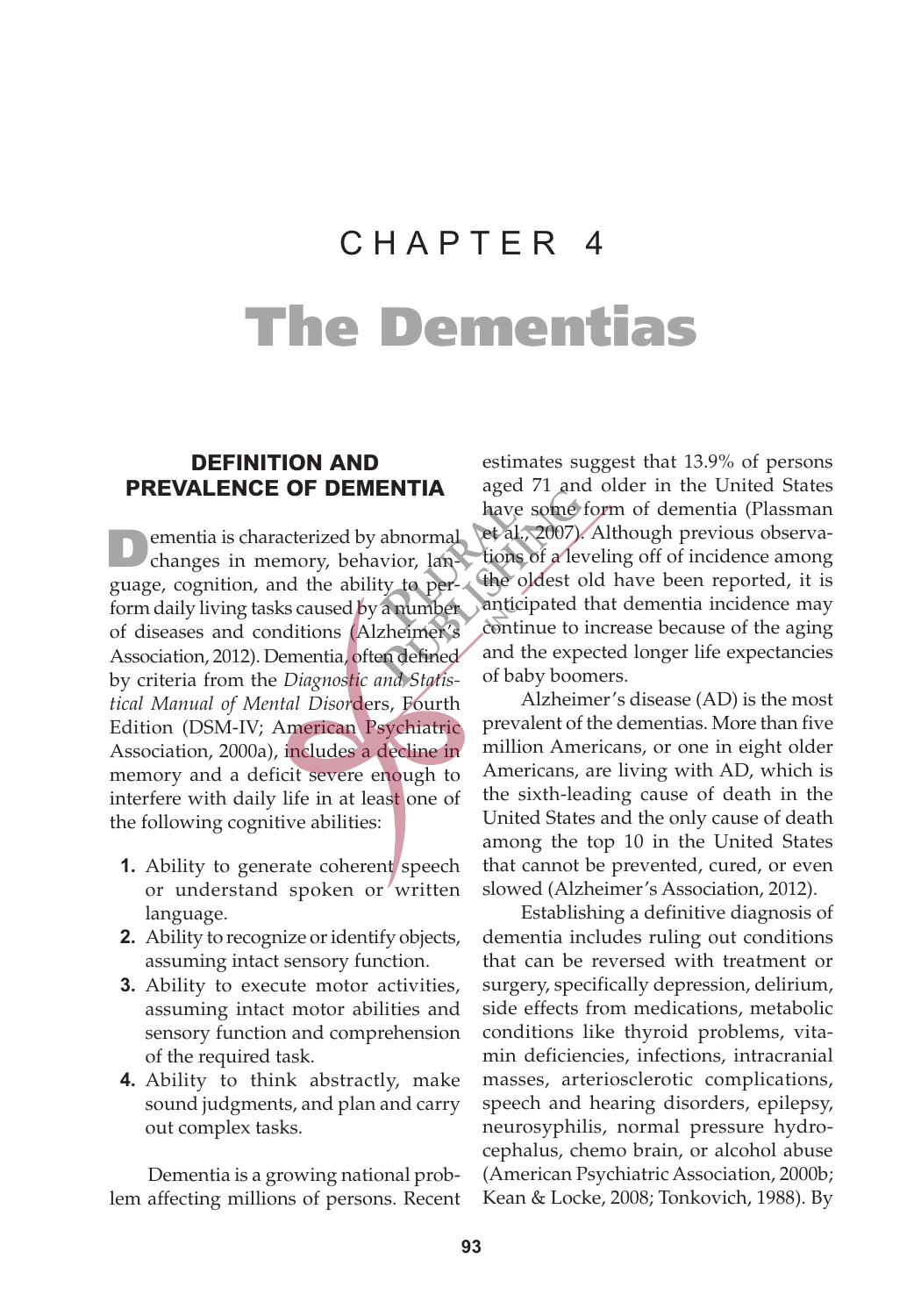contrast, dementia is irreversible and is caused by permanent damage to neurons and their connections.

#### **Early Signs of Dementia**

Dementia affects the patient, the family, and community health service providers. These dynamics may intrude upon when and how an evaluation of dementia will be sought, whether treatment for dementia complications will be initiated, and whether a patient will comply with treatment. A definitive diagnosis is often not made until the person is well into the course of dementia for a variety of reasons. One possible reason is that family members, who have not been alarmed by the subtle changes in memory or reasoning they have observed for many years, may not fully understand the ramifications of dementia symptoms or what constitutes nonpathological aging changes. Many of the observed behavioral and cognitive changes of dementia are, therefore, dismissed as normal aging.

Another possibility is that the interplay of cultural dynamics, discussed in Chapter 1, may prolong the time when family members actively seek treatment because of a perceived stigma of mental illness or distrust of the health care system. Still another possible explanation is that families may not have access to routine health care or to specialists who can diagnose dementia.

Memory loss alone is an insufficient criterion for dementia; however, an early diagnosis of AD is critically important to developing appropriate interventions. Given recent innovations in the diagnosis and treatment of dementia in the areas of diagnostics using positron emission

tomography PET scans with amyloidimaging agent Pittsburgh Compound B and retinal vascular biomarkers, and therapies using deep brain stimulation and new drug regimens (Lyketos, 2012; Rabin, 2012a), there is promise for early diagnoses and treatment.

Distinguishing between mild cognitive decline and other forms of dementia may still be difficult and may require an interdisciplinary evaluation for both cognitive and functional status. Santacruz and Swagerty (2001) provide five broad categories of signs and symptoms that should prompt an evaluation for dementia, which are:

- **cognitive changes**, such as new forgetfulness and disorientation
- $\triangle$  psychiatric symptoms, such as withdrawal and apathy
- ◆ personality changes, such as inappropriate friendliness or flirtatiousness
- ◆ problem behaviors, such as agitation and wandering
- ◆ changes in day-to-day **functioning**, such as difficulty driving and getting lost.

In addition to these changes and behaviors, there are several risk factors that will need to be taken into consideration when evaluating dementia.

#### **Risk Factors for Dementia**

Although many of the irreversible dementing illnesses either are rare or have no established etiology, there are several risk factors that should become part of the case history intake for a diagnosis of dementia.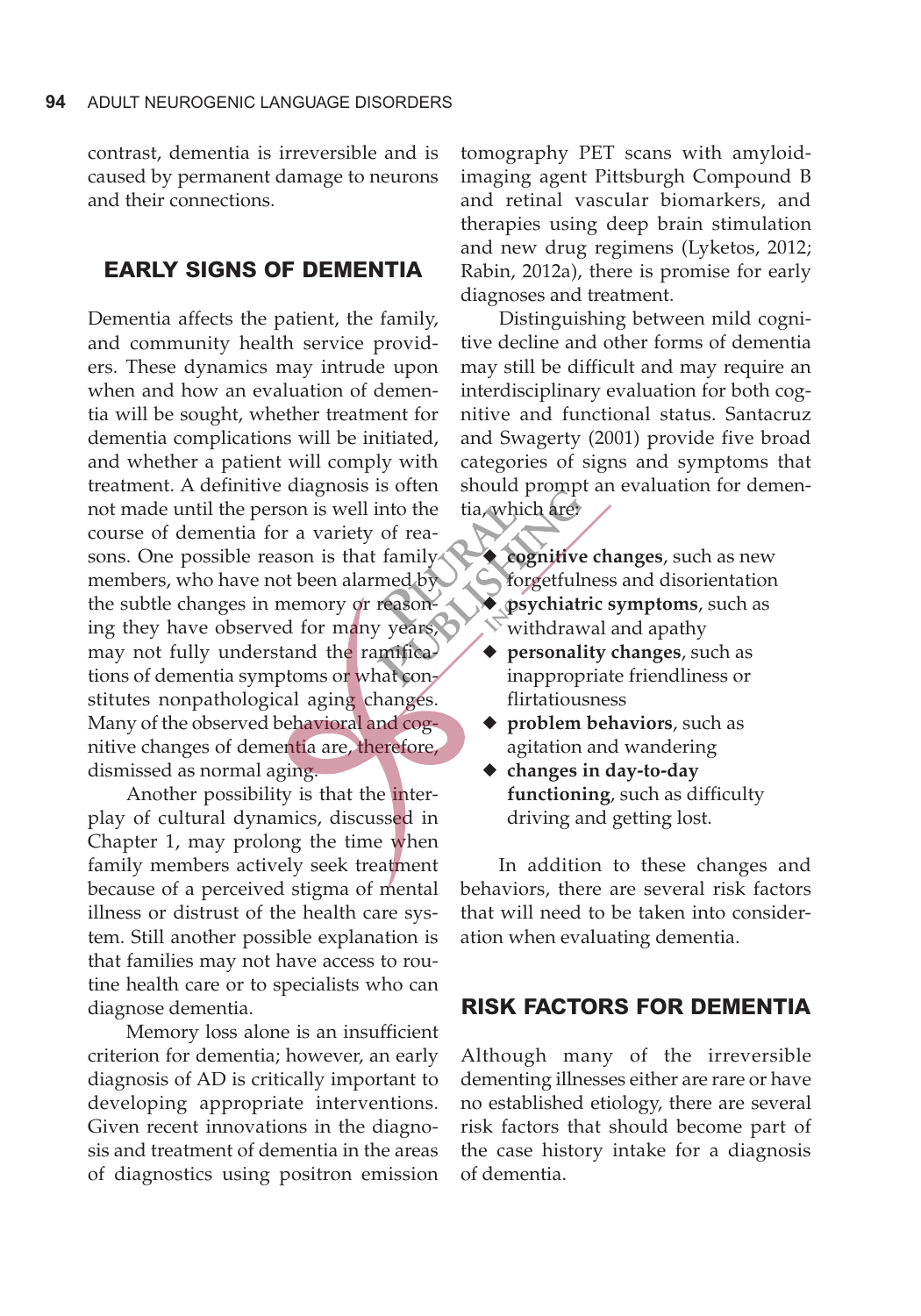#### **Advancing Age**

The greatest risk factor for AD and other dementing illnesses or conditions is advancing age. Most people with AD are diagnosed at age 65 or older. These individuals are said to have late-onset Alzheimer's disease. However, people younger than age 65 can also develop the disease. When AD develops in a person younger than age 65, it is considered as younger-onset or early-onset Alzheimer's disease.

#### **Family History**

Individuals who have a parent, brother, or sister with AD are more likely to develop the disease than those who do not have a first-degree relative with AD. Those who have more than one first-degree relative with Alzheimer's are at even higher risk of developing the disease. Heyman and his colleagues (1984) found that firstdegree biological relatives of others with AD are more likely to develop the disease because it may be an autosomal dominant trait. In an investigation of Down syndrome patients (Yates, Simpson, Maloney, Gordon, & Reid, 1980) found that those persons who lived to middle age developed neuritic tangles and neurofibrillary tangles characteristic of AD. Although the data were inconclusive and are still under investigation, it does appear that there may be a chemical relationship between the two syndromes through the cerebrovascular amyloid protein.

Differences in thinking skills among twins may reflect a genetic risk for dementia (Gatz, Reynolds, Finkel, Pederson, & Walters, 2010). However, cognitive changes and elevated genetic risk do not always predict that twins or siblings of people with dementia will eventually develop dementia themselves. When diseases run in families, heredity (genetics), shared environmental/lifestyle factors, or both may play a role.

#### **Traumatic Brain Injury**

Traumatic brain injury (TBI) is associated with an increased risk of AD and other dementias. Moderate head injuries are associated with twice the risk of developing AD compared with no head injuries, and severe head injuries are associated with 4.5 times the risk (Lye & Shores, 2000). Moderate head injury is differentiated from mild head injury by the loss of consciousness or posttraumatic amnesia that lasts more than 30 minutes; if either of these lasts more than 24 hours, the injury is considered severe. These increased risks have not been shown for individuals experiencing mild head injury.

Of the several studies that have been conducted (Adle-Bassette et al., 1996; Chandra, Kokmen, Schoenberg, & Beard, 1989; Heyman et al., 1984; Katzman et al., 1996; Mortimer, 1983; Plassman et al., 2007; Rudelli, Strom, & Ambler, 1982; Tang et al., 1996; Vickrey et al., 2006), the consensus is that a history of head injury, particularly with loss of consciousness, may damage the blood–brain barrier, among other structures, which allows the pathological changes of AD to occur.

Groups that experience repeated head injuries, such as boxers, football players, and combat veterans, may be at increased risk of dementia, late-life cognitive impairment, and evidence of tau tangles at autopsy. Tau is an important protein found in neurons (Roberts, Allsop, & Bruton, 1990). Others suggest that carriers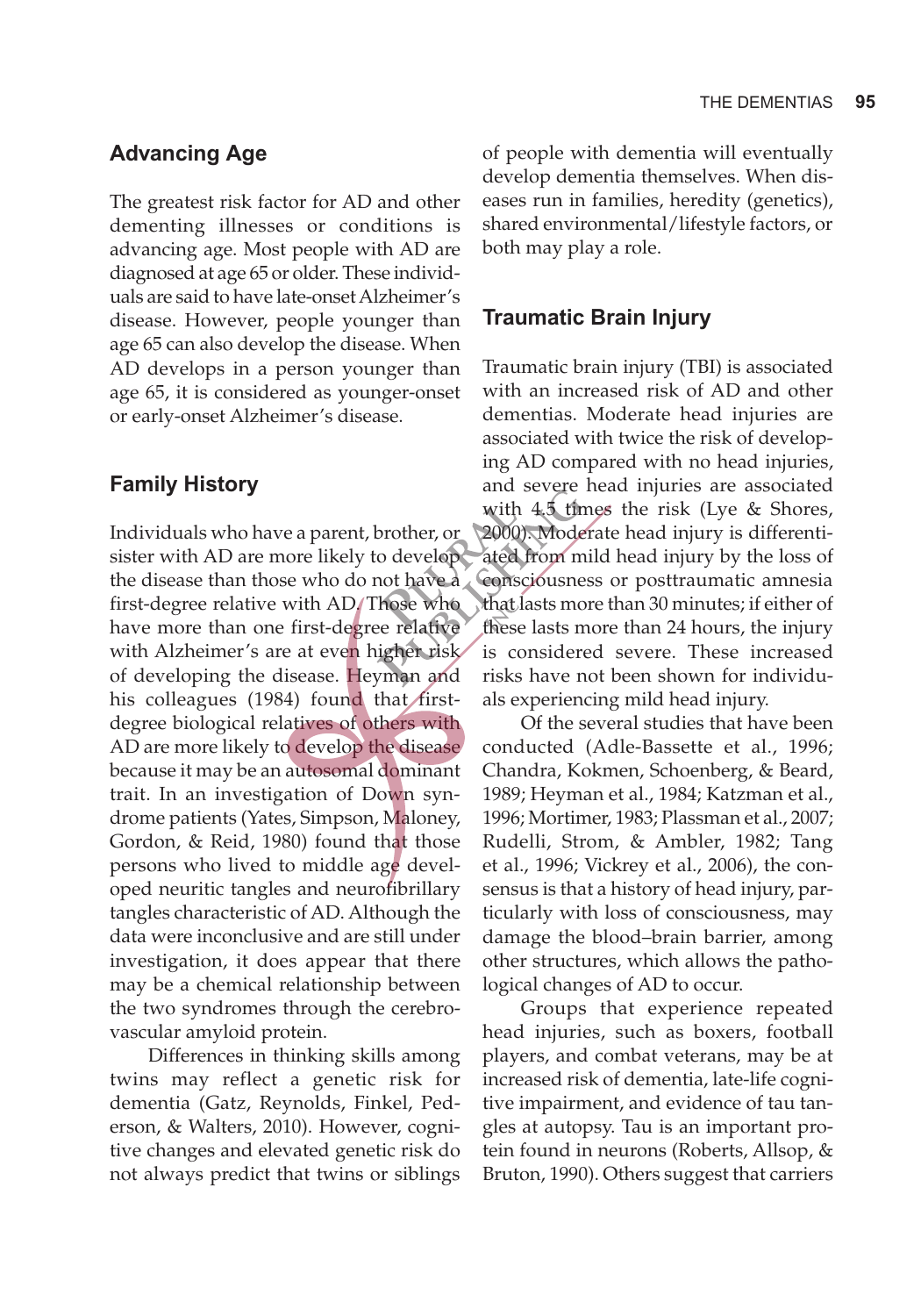of apolipoprotein E–epsilon 4 (ApoE-e4) who experience moderate or severe head injury are at higher risk of developing AD than ApoE-e4 carriers who do not have a history of moderate or severe head injury. The ApoE gene encodes a protein that helps regulate the levels and distribution of cholesterol and other lipids in the body (Alzheimer's Association, 2012).

#### **Cardiovascular Disease**

The health of the brain is closely linked to the overall health of the heart and blood vessels. The brain is nourished by one of the body's richest networks of blood vessels, as seen in Chapter 3. A healthy heart helps ensure that enough blood is pumped through these blood vessels to the brain, and healthy blood vessels help ensure that the brain is supplied with the oxygen- and nutrient-rich blood it needs to function normally.

Some data show that cardiovascular disease risk factors, such as physical inactivity, high cholesterol (especially in midlife), hypertension, diabetes, smoking, and obesity, are associated with a higher risk of developing AD and other dementias (Anstey, von Sanden, Salim & O'Kearney, 2007; Kramer et al., 1999; Kramer & Erickson, 2007; Lorenzen & Murray, 2008; Pendlebury & Rothwell, 2009; Rusanen, Kivipelto, Quesenberry, Zhou, & Whitmer, 2010; Whitmer et al., 2008; Yaffe et al., 2011). Small-vessel cerebrovascular disease, visualized as white matter hyperintensities or white matter lesions on magnetic resonance imaging (MRI) scans, may be a key factor independently predictive of AD. Furthermore, among persons with mild cognitive impairment, the appearance of white matter hyperintensities may be predictive also of a later diagnosis of AD (Provenzano et al., 2013). Unlike genetic risk factors, many of these cardiovascular disease risk factors can be changed or modified to decrease the likelihood of developing cardiovascular disease and, possibly, the cognitive decline associated with AD and other forms of dementia.

#### **Genetic Mutations**

The only risk factor gene identified so far for late-onset AD is a gene that makes ApoE. Everyone has ApoE, which helps carry cholesterol in the blood. Only about 15% of people have the form that increases the risk of AD. It is likely that other genes also may increase the risk of AD or protect against AD, but they remain to be discovered. ApoE-e4 is one of three common forms (e2, e3, and e4) of the ApoE gene, which provides the blueprint for a protein that carries cholesterol in the bloodstream (Alzheimer's Association, 2012).

Everyone inherits one form of the ApoE gene from each parent. Those who inherit one ApoE-e4 gene have increased risk of developing AD and of developing it at an earlier age than those who inherit the e2 or e3 forms of the ApoE gene. Those who inherit two ApoE-e4 genes have an even higher risk. Unlike inheriting a known genetic mutation for AD, inheriting one or two copies of this form of the ApoE gene does not guarantee that an individual will develop Alzheimer's disease.

Another known cause of AD is a genetic mutation for genes that enable cells to digest unwanted proteins. This action is essential for brain cell survival. Mutations disrupt this cellular proteinrecycling process, killing nerve cells.